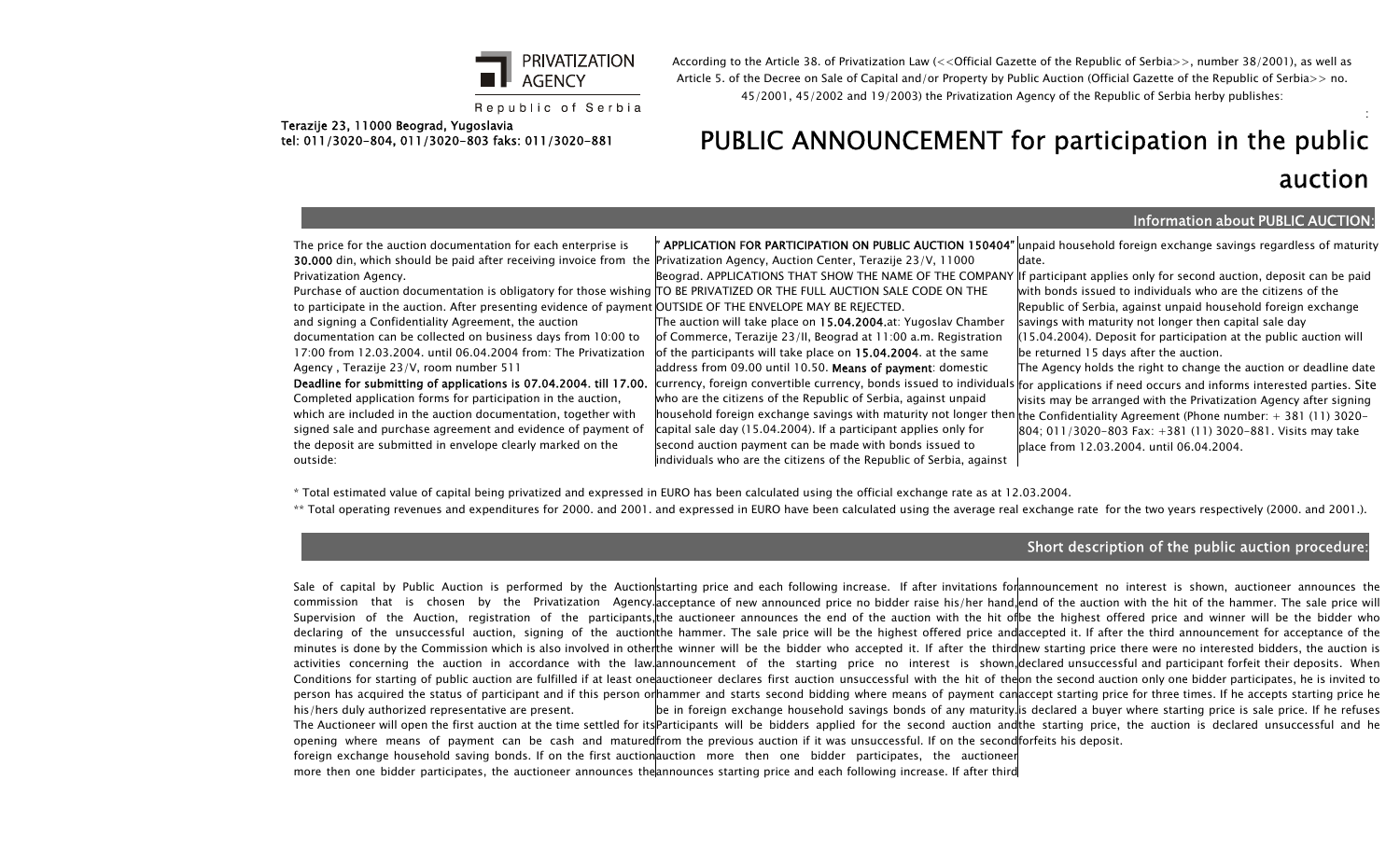| 1) Basic data on enterprise to be privatized: Socially owned textile enterprise « VUCJE », VUCJE                                                                                                                                                     |            |           |                                                                                                                                                                                                                    |            |       |                                  |
|------------------------------------------------------------------------------------------------------------------------------------------------------------------------------------------------------------------------------------------------------|------------|-----------|--------------------------------------------------------------------------------------------------------------------------------------------------------------------------------------------------------------------|------------|-------|----------------------------------|
| Auction sale code: 150404- 091p                                                                                                                                                                                                                      |            |           | Total estimated value of the capital sale: 164.238.000 Din or *2.366.337 EUR<br>That is 70 % of the total capital of the enterprise.<br>Deposit for participation in the auction is: 13.139.000 Jin or 189.307 EUR |            |       |                                  |
| Core activity: Production of woolen type fabrics                                                                                                                                                                                                     |            |           | Starting auction price is: 26.278.000. Din<br>Minimum investment in enterprise to be privatized: 1.221.000 Din.                                                                                                    |            |       |                                  |
| Most important assets of the enterprise:                                                                                                                                                                                                             |            |           |                                                                                                                                                                                                                    |            |       |                                  |
| <b>A) Buildings – (m<sup>2</sup>):</b><br>1. Manufacture hall (1680), 2 Manufacture weaving hall (2722), 3.<br>Management building (1100) 4. Manufacture spinning hall (3207), 5.<br>Manufacture dying hall (1912), 6. Manufacture thread hall (2230 |            |           |                                                                                                                                                                                                                    |            |       | of carpets, 3) Dump truck, KAMAZ |
| C) Land ( $m^2$ ): Land for development: (56206), Agricultural land: (0)                                                                                                                                                                             |            |           |                                                                                                                                                                                                                    |            |       |                                  |
| 2001.<br><b>Financial information for year:</b>                                                                                                                                                                                                      |            |           |                                                                                                                                                                                                                    |            | 2002. |                                  |
| Shown in:                                                                                                                                                                                                                                            | Din        | **EURO    |                                                                                                                                                                                                                    | Din        |       | **EURO                           |
| Total operating revenues                                                                                                                                                                                                                             | 47.950.000 | 805.909   |                                                                                                                                                                                                                    | 62.124.000 |       | 1.029.310                        |
| Total operating expenditures                                                                                                                                                                                                                         | 91.890.000 | 1.544.422 |                                                                                                                                                                                                                    | 93.623.000 |       | 1.551.205                        |

D) Most important products/services: 1) Weaved fiber, 2) Mixed fabrics, 3) Quilts, 4) Covers, 5) Blankets, 6) Yarn Number of employees: 751; of which with University degree:4

| 2) Basic data on enterprise to be privatized: Socially owned enterprise for production of furniture « NAS DOM », PROKUPLJE                                                            |                                                                                                                                                                                                          |  |  |  |  |
|---------------------------------------------------------------------------------------------------------------------------------------------------------------------------------------|----------------------------------------------------------------------------------------------------------------------------------------------------------------------------------------------------------|--|--|--|--|
| Auction sale code: 150404- 094p                                                                                                                                                       | Total estimated value of the capital sale: 27.681.000 I in or *398.825 EUR<br>That is 70 % of the total capital of the enterprise.                                                                       |  |  |  |  |
|                                                                                                                                                                                       | <b>Deposit</b> for participation in the auction is: 2.214.000 L n or 31.906 EUR                                                                                                                          |  |  |  |  |
| Core activity: Production of wooden furniture                                                                                                                                         | Starting auction price is: 4.429.000. Din<br>Minimum investment in enterprise to be privatized: 28.000 Din.                                                                                              |  |  |  |  |
| Most important assets of the enterprise:                                                                                                                                              |                                                                                                                                                                                                          |  |  |  |  |
| A) Buildings $-$ (m <sup>2</sup> ):<br>1. Boiler room - old and new (131), 2. Warehouse of finished products<br>(2070), 3. Management building (300), 4. Upholstery department (493), | <b>INVISTING COMPANY</b><br>1) Compressor station (Iskra), 2) Processing machine (Lesnina Ljubljana), 3) Hot and cold<br>press (Bratstvo), 4) Multi level washer (Bratstvo), 5) Mamut upholstery machine |  |  |  |  |
| 5. Mechanic workshop (112)                                                                                                                                                            |                                                                                                                                                                                                          |  |  |  |  |
| C) Land ( $m^2$ ): Land for development: (0), Agricultural land: (0)                                                                                                                  |                                                                                                                                                                                                          |  |  |  |  |

| <b>Financial information for year:</b> |           | 2001.   |            | 2002.   |  |
|----------------------------------------|-----------|---------|------------|---------|--|
| Shown in:                              | Din       | **EURO  | Din        | **EURO  |  |
| Total operating revenues               | 5.164.000 | 86.793  | 640.000    | 10.604  |  |
| Total operating expenditures           | 8.849.000 | 148.728 | 10.943.000 | 181.311 |  |

D) Most important products/services: 1) Cupboards, 2) bedrooms, 3) Entrances, 4) Stands, 5) Couches, 6) Armchairs Number of employees: 66; of which with University degree:0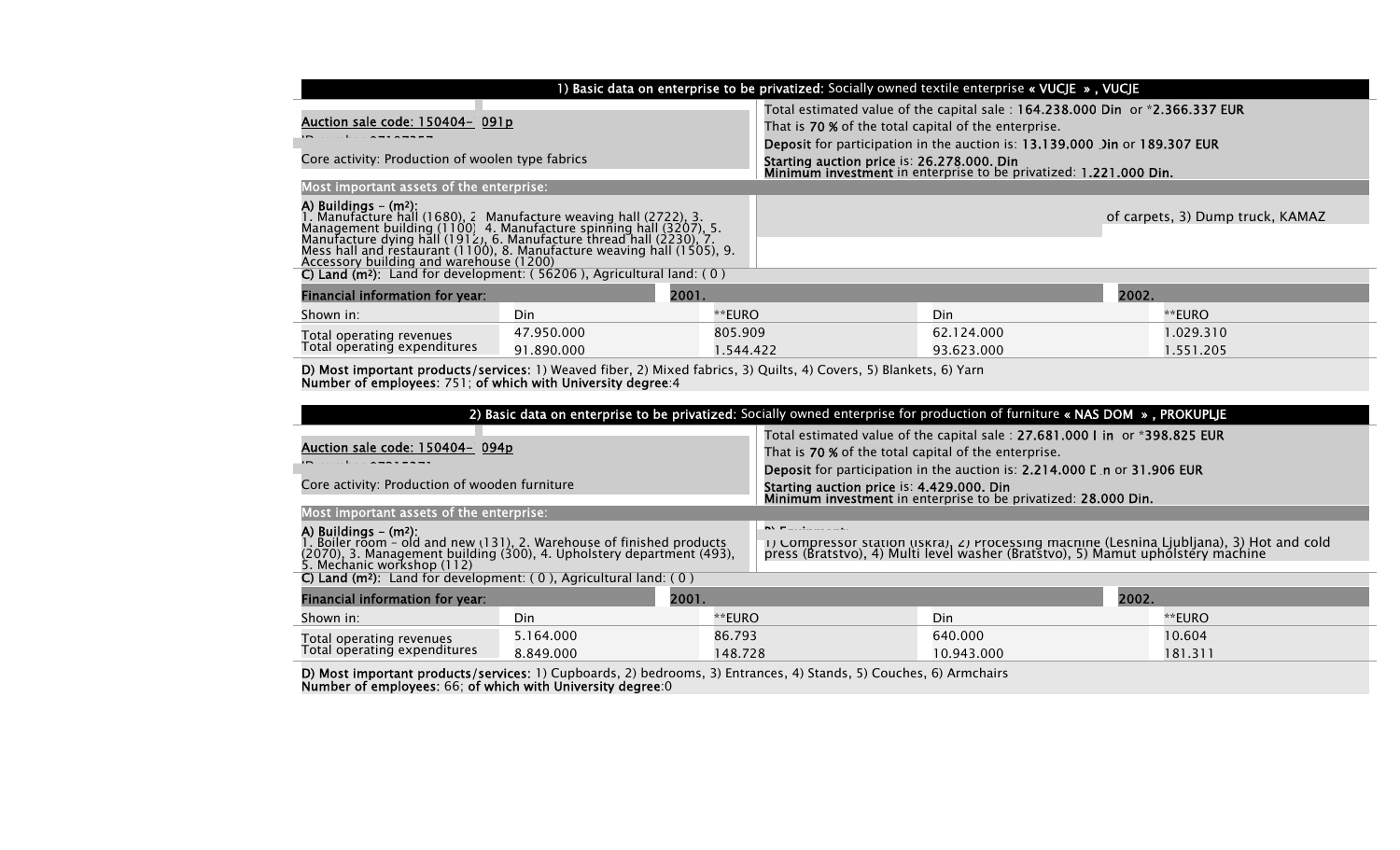| 3) Basic data on enterprise to be privatized: Socially owned enterprise for production of waste raw materials « INOS DELIGRAD », ALEKSINAC                                                 |                                                                                                                                                                              |  |  |  |
|--------------------------------------------------------------------------------------------------------------------------------------------------------------------------------------------|------------------------------------------------------------------------------------------------------------------------------------------------------------------------------|--|--|--|
|                                                                                                                                                                                            | Total estimated value of the capital sale: 11.919.000 I in or *171.734 EUR                                                                                                   |  |  |  |
| Auction sale code: 150404- 124                                                                                                                                                             | That is 70 % of the total capital of the enterprise.                                                                                                                         |  |  |  |
|                                                                                                                                                                                            | <b>Deposit</b> for participation in the auction is: 1.430.000 E n or 20.608 EUR                                                                                              |  |  |  |
| Core activity: Recycling of metal waste and remains                                                                                                                                        | Starting auction price is: 2.861.000. Din<br>Minimum investment in enterprise to be privatized: 1.093.000 Din.                                                               |  |  |  |
|                                                                                                                                                                                            |                                                                                                                                                                              |  |  |  |
| Most important assets of the enterprise:                                                                                                                                                   |                                                                                                                                                                              |  |  |  |
|                                                                                                                                                                                            | <b>INVITILITY CONTINUES</b>                                                                                                                                                  |  |  |  |
| <b>A) Buildings – (m²):</b><br>1. Management building, Aleksinac (946), 2. Shop, Aleksinac (194), 3.<br><u>P</u> lastic workshop, Aleksinac (287), 4. Shop in the city, Aleksinac (35), 5. | 1) Truck Merceaes 1633, 2) Passenger venicie Mercedes 300d, 3) Truck Mercedes LPS, 4)<br>Truck Mercedes 602D, 5) Gas generator (HG 2000), 6) Furnace for melting of aluminum |  |  |  |
| Eaves, Aleksinac (369)                                                                                                                                                                     |                                                                                                                                                                              |  |  |  |
| C) Land ( $m^2$ ): Land for development: (7960), Agricultural land: (0)                                                                                                                    |                                                                                                                                                                              |  |  |  |
| Einancial information for vear:<br>2001                                                                                                                                                    | つののつ                                                                                                                                                                         |  |  |  |

| <b>Financial information for year:</b> |            | 2001.    | 2002.       |           |
|----------------------------------------|------------|----------|-------------|-----------|
| Shown in:                              | Din        | **EURO   | Din         | **EURO    |
| Total operating revenues               | 14.158.000 | .918.686 | 156.916.000 | 2.599.884 |
| Total operating expenditures           | 13.657.000 | .910.266 | 160.377.000 | 2.657.228 |

D) Most important products/services: 1) Recycling of metal waste, 2) recycling of non metal waste, 3) Production of aluminum, 4) \ holesale of waste and remains, 5) Retail

sale of second hand goods Number of employees: 69; of which with University degree:4

| 4) Basic data on enterprise to be privatized: Socially owned enterprise for production, sale of HTZ equipment, engineering, marketing, tourism, restaurant management,<br>fishing and hunting « VISITOR $\overline{\phantom{a}}$ , VRCIN |                                                                                                                                                                                                          |  |  |  |  |
|------------------------------------------------------------------------------------------------------------------------------------------------------------------------------------------------------------------------------------------|----------------------------------------------------------------------------------------------------------------------------------------------------------------------------------------------------------|--|--|--|--|
| <u><b>Auction sale code: 150404- 125</b></u>                                                                                                                                                                                             | Total estimated value of the capital sale: 129.000 Din or *1.853 EUR<br>That is 70 % of the total capital of the enterprise.<br>Deposit for participation in the auction is: 15.000 Din r 222 EUR        |  |  |  |  |
| Core activity: Production of household cloths                                                                                                                                                                                            | Starting auction price is: 31.000. Din<br>Minimum investment in enterprise to be privatized: 228.000 Din.                                                                                                |  |  |  |  |
| Most important assets of the enterprise:                                                                                                                                                                                                 |                                                                                                                                                                                                          |  |  |  |  |
| 1. Business administration (317)                                                                                                                                                                                                         | $\mathbf{B}$ $\mathbf{A}$ . The second control of $\mathbf{B}$<br>1) Industrial sewing machines (Pfaff), 2) Other machines, 3) Tailoring machines (Eastman), 4)<br>Steam irons, 5) Calculating equipment |  |  |  |  |

C) Land (m2): Land for development: ( 0 ), Agricultural land: ( 0 )

| 2002.<br>Financial information for year: |            |         | 2003.     |        |
|------------------------------------------|------------|---------|-----------|--------|
| Shown in:                                | Din        | **EURO  | Din       | **EURO |
| Total operating revenues                 | 1.214.000  | 185.801 | 7.282.000 | 13.771 |
| Total operating expenditures             | 12.468.000 | 206.578 | 8.207.000 | 28.222 |

**D) Most important products/services**: 1) Working coats and suits, 2) Working clothes – regular, pilot, plastron, 3) Fur coats, wind jackets, 4) Rain coats, 5) Unifrms Number of employees: 21; of which with University degree:1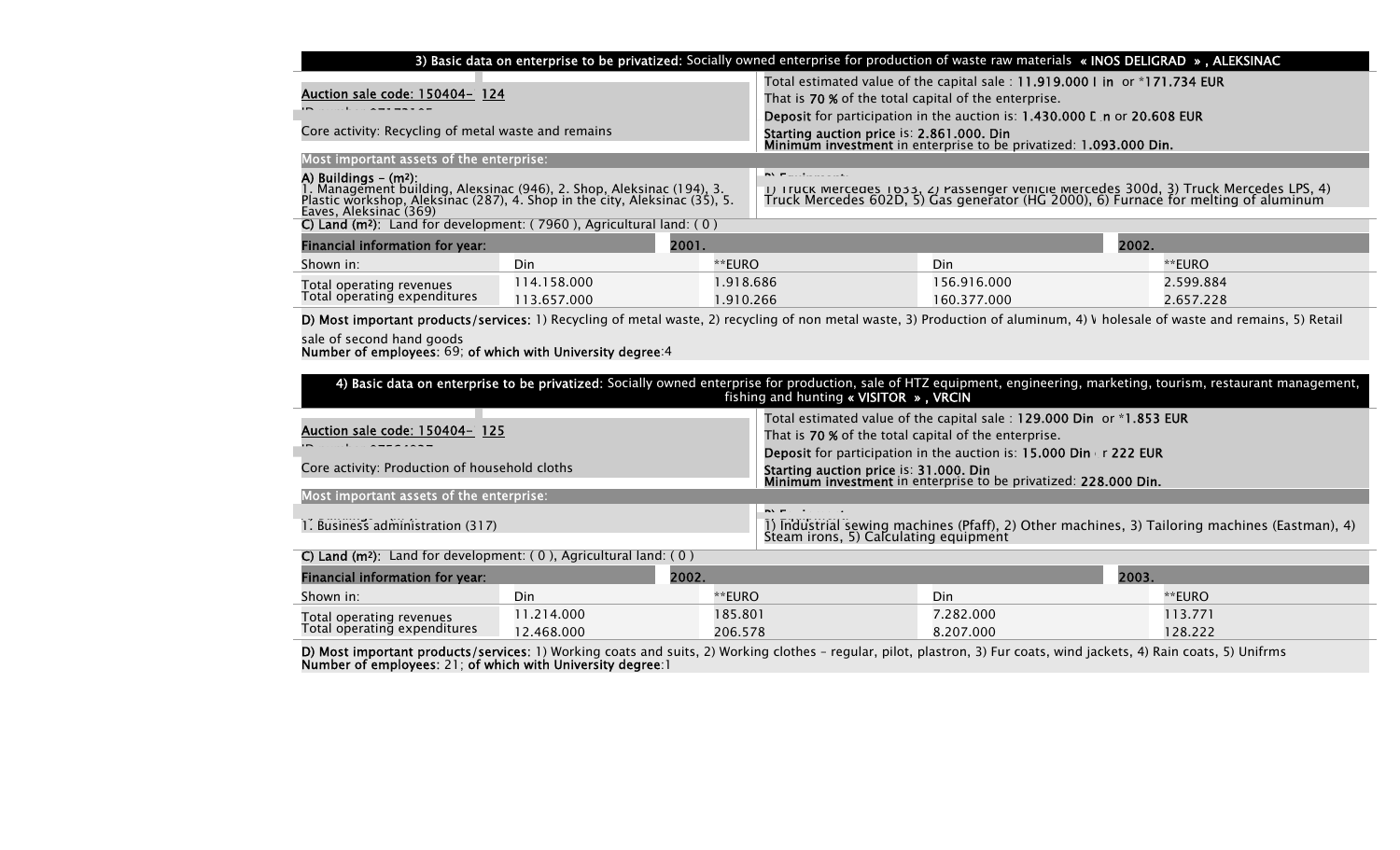| 5) Basic data on enterprise to be privatized: Socially owned enterprise chemical industry « HIV », VRANJE                                                                                                                                                                                                                                       |             |                                                                              |                                                                                                                                                                                                                                                       |                                                                            |       |           |
|-------------------------------------------------------------------------------------------------------------------------------------------------------------------------------------------------------------------------------------------------------------------------------------------------------------------------------------------------|-------------|------------------------------------------------------------------------------|-------------------------------------------------------------------------------------------------------------------------------------------------------------------------------------------------------------------------------------------------------|----------------------------------------------------------------------------|-------|-----------|
|                                                                                                                                                                                                                                                                                                                                                 |             | Total estimated value of the capital sale: 92.473.000 I in or *1.332.349 EUR |                                                                                                                                                                                                                                                       |                                                                            |       |           |
| Auction sale code: 150404- 126                                                                                                                                                                                                                                                                                                                  |             |                                                                              | That is 70 % of the total capital of the enterprise.                                                                                                                                                                                                  |                                                                            |       |           |
|                                                                                                                                                                                                                                                                                                                                                 |             |                                                                              |                                                                                                                                                                                                                                                       | Deposit for participation in the auction is: 11.097.000 Jin or 159.881 EUR |       |           |
| Core activity: Production of various plastic products                                                                                                                                                                                                                                                                                           |             |                                                                              | Starting auction price is: 22.193.000. Din<br>Minimum investment in enterprise to be privatized: 7.497.000 Din.                                                                                                                                       |                                                                            |       |           |
| Most important assets of the enterprise:                                                                                                                                                                                                                                                                                                        |             |                                                                              |                                                                                                                                                                                                                                                       |                                                                            |       |           |
| A) Buildings $-$ (m <sup>2</sup> ):<br>1. Management building (288), 2. Manufacture hall 1 A (1588), 3.<br>Manufacture hall 2 B (929), 4. Plant hall - warehouse (112), 5. Warehouse<br>of ready made products $(729)$ , 6. Pool (out of function) $(1766)$<br>C) Land (m <sup>2</sup> ): Land for development: (27173), Agricultural land: (0) |             |                                                                              | B) Equipment:<br>1) Machine for dying of soles, 2) Machine for TR soles (SP-345), 3) Machine for injection of TR<br>soles, 4) Automatic washing machine, 5) Machine for TR rubber, 6) Rotation dying machine, 7)<br>Machine for injection of soles, 8 |                                                                            |       |           |
| Financial information for year:                                                                                                                                                                                                                                                                                                                 | 2002.       |                                                                              |                                                                                                                                                                                                                                                       |                                                                            | 2003. |           |
| Shown in:                                                                                                                                                                                                                                                                                                                                       | Din         | **EURO                                                                       |                                                                                                                                                                                                                                                       | Din                                                                        |       | **EURO    |
| Total operating revenues                                                                                                                                                                                                                                                                                                                        | 109.383.000 | 1.812.327                                                                    |                                                                                                                                                                                                                                                       | 105.268.000                                                                |       | 1.644.658 |
| Total operating expenditures                                                                                                                                                                                                                                                                                                                    | 116.961.000 | 1.937.884                                                                    |                                                                                                                                                                                                                                                       | 106.830.000                                                                |       | 1.669.062 |

D) Most important products/services: 1) Thermo plastic soles, 2) Polyurethane hills, 3) Polyester hills, 4) Polyurethane accessories, i) Other lower parts of the shoe wear, 6)

Number of employees: 152; of which with University degree:8

| 6) Basic data on enterprise to be privatized: Socially owned trading enterprise « GRADSKI DOM », KRAGUJEVAC                                                                                                                                                                                                                                                                                                          |  |  |  |  |  |
|----------------------------------------------------------------------------------------------------------------------------------------------------------------------------------------------------------------------------------------------------------------------------------------------------------------------------------------------------------------------------------------------------------------------|--|--|--|--|--|
| Total estimated value of the capital sale: 52.866.000 I in or *761.692 EUR<br>Auction sale code: 150404- 127<br>That is 70 % of the total capital of the enterprise.<br>Deposit for participation in the auction is: 5.287.000 L n or 76.169 EUR                                                                                                                                                                     |  |  |  |  |  |
| Core activity: Other retail sale - mixed goods<br>Starting auction price is: 10.573.000. Din<br>Minimum investment in enterprise to be privatized: 4.405.000 Din.<br>Most important assets of the enterprise:                                                                                                                                                                                                        |  |  |  |  |  |
| $\mathbf{A}$ by $\mathbf{B}$ and $\mathbf{B}$ are $\mathbf{B}$ and $\mathbf{A}$ and $\mathbf{A}$ are $\mathbf{A}$ and $\mathbf{A}$<br>$\mathbf{P}$ $\mathbf{V}$ . The second control of $\mathbf{V}$<br>1) Craysler passenger vehicle (NEON 2.0 LX), 2) Zastava truck (8010), 3) Assembling and<br>1. Shopping mall "Gradski dom" - trading: usage right currently under<br>dissembling elements<br>dispute $(3316)$ |  |  |  |  |  |

C) Land (m<sup>2</sup>): Land for development: ( 0 ), Agricultural land: ( 0 ) Financial information for year: 2001. 2002.

| <b>I MARCIAL MOTORINATION TO YEAR.</b> | <u>LVVI.</u> |                 | LVVL.      |         |
|----------------------------------------|--------------|-----------------|------------|---------|
| Shown in:                              | Din          | ™EURO           | Din        | ™EURO   |
| Total operating revenues               | 5.013.000    | 252.328         | 17.505.000 | 290.034 |
| Total operating expenditures           | 15.693.000   | ニフロラ<br>263.757 | 19.130.000 | 316.958 |

D) Most important products/services: 1) Consumer goods Number of employees: 68; of which with University degree:0

Technical goods for textile and wood industry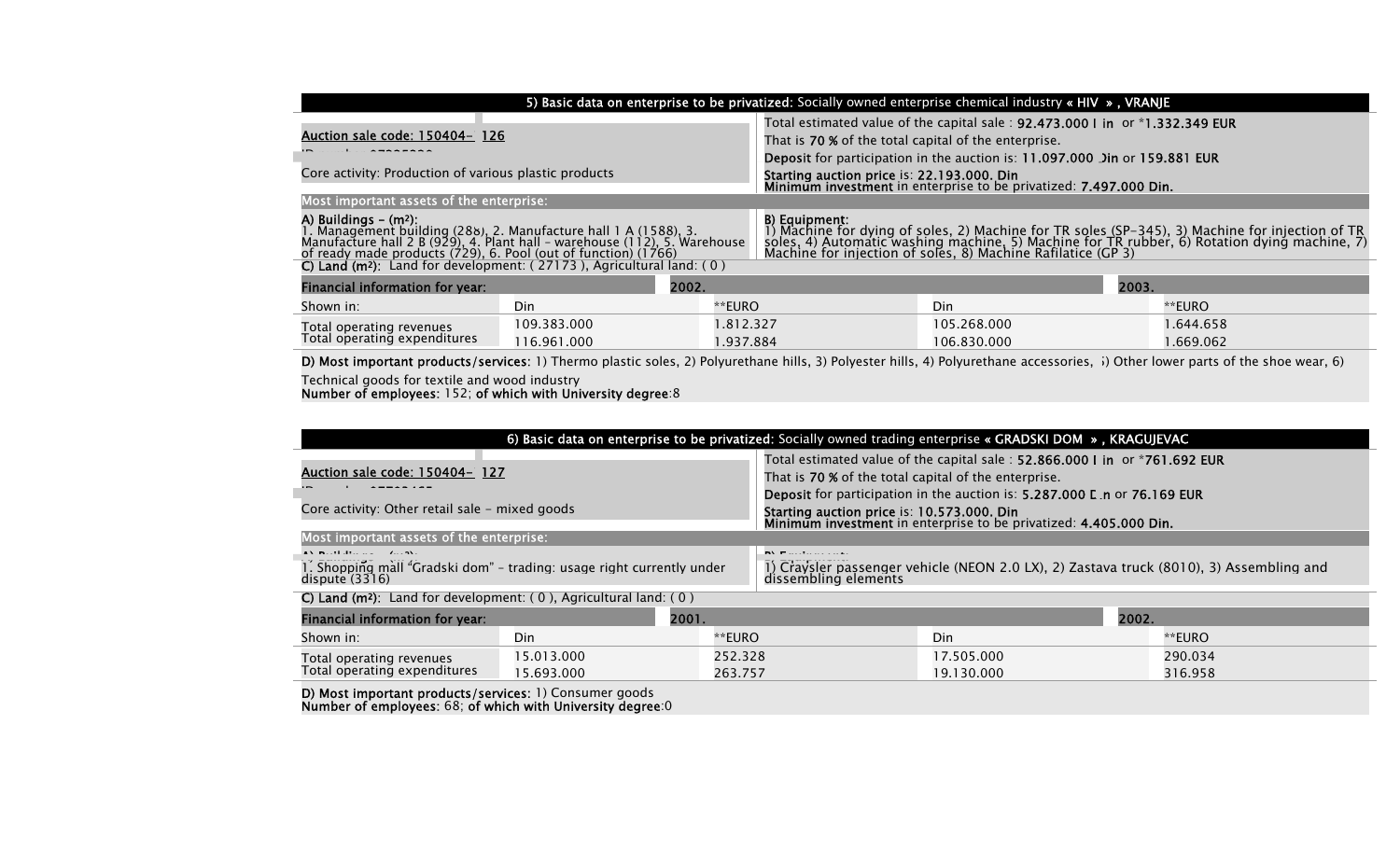| 7) Basic data on enterprise to be privatized: Socially owned enterprise for tourist, restaurant management, transporting and agency activities in the country and abroad<br>« VLASINATOURS », SURDULICA |                                                                                                                                        |  |  |  |  |
|---------------------------------------------------------------------------------------------------------------------------------------------------------------------------------------------------------|----------------------------------------------------------------------------------------------------------------------------------------|--|--|--|--|
| Total estimated value of the capital sale: 4.106.000 D  1 or *59.153 EUR                                                                                                                                |                                                                                                                                        |  |  |  |  |
| Auction sale code: 150404- 128                                                                                                                                                                          | That is 70 % of the total capital of the enterprise.                                                                                   |  |  |  |  |
|                                                                                                                                                                                                         | Deposit for participation in the auction is: 646.000 Dir. or 9.311 EUR                                                                 |  |  |  |  |
| Core activity: Travel agency activities                                                                                                                                                                 | Starting auction price is: 1.293.000. Din<br>Minimum investment in enterprise to be privatized: 536.000 Din.                           |  |  |  |  |
| Most important assets of the enterprise:                                                                                                                                                                |                                                                                                                                        |  |  |  |  |
| $\mathbf{A} \mathbf{A}$ . The distribution of $\mathbf{A}$ and $\mathbf{A} \mathbf{A}$<br><b>INTERNATIONAL PROPERTY</b>                                                                                 |                                                                                                                                        |  |  |  |  |
| 1. Bar (42), 2. Management building (100), 3. Restaurant "Avala" (211), 4. Barrack on Vlasina (388)                                                                                                     | 1) Bus (Sanos 315/21), 2) Bus (Dubrava 1427), 3) Passenger vehicle (IMV - Renault 21TI 1,4),<br>4) Passenger vehicle (Yugo – Koral 55) |  |  |  |  |

C) Land (m2): Land for development: ( 1000 ), Agricultural land: ( 3320 )

| Financial information for year: |          | 2002.  | 2003.     |        |
|---------------------------------|----------|--------|-----------|--------|
| Shown in:                       | Din      | **EURO | Din       | **EURO |
| Total operating revenues        | 827.000  | 3.702  | 289.000   | 4.515  |
| Total operating expenditures    | .896.000 | 47.983 | 3.041.000 | 47.51  |

D) Most important products/services: 1) Travel agencies, 2) Tourism mediation, 3) Restaurant management, 4) Transporting of passingers in regular traffic, 5) transporting of passengers in non scheduled traffic

Number of employees: 7; of which with University degree:0

| 8) Basic data on enterprise to be privatized: Joint stock company for production of sugar "FABRIKA SECERA", KOVIN                                                                                                                          |                                                                                                                                                                                                                                                                                                                                                                                                                                                                |  |  |  |
|--------------------------------------------------------------------------------------------------------------------------------------------------------------------------------------------------------------------------------------------|----------------------------------------------------------------------------------------------------------------------------------------------------------------------------------------------------------------------------------------------------------------------------------------------------------------------------------------------------------------------------------------------------------------------------------------------------------------|--|--|--|
| Auction sale code: 150404-0044p                                                                                                                                                                                                            | Total estimated value of the capital sale: 206.979.000 Jin. or 2.984.131 EUR,<br>That is 69.146 % of the total capital of the enterprise.<br>Deposit for participation in the auction is: 10.349.000 Jin or 149.207 EUR.                                                                                                                                                                                                                                       |  |  |  |
| Core activity: Production of sugar                                                                                                                                                                                                         | Starting auction price is: 20.698.000 din.<br>Minimum investment in enterprise to be privatized: 138.321.000 din.                                                                                                                                                                                                                                                                                                                                              |  |  |  |
| Most important assets of the enterprise:                                                                                                                                                                                                   |                                                                                                                                                                                                                                                                                                                                                                                                                                                                |  |  |  |
| A) Buildings $-$ (m <sup>2</sup> ):<br>1. Main hall (2850) 2. Energy room and plumbing (630) 3. Room for<br>drying pulp $(3360)$ 4. Sugar warehouse and silo $(2304)$ 5. $(2224)$ 6. $(120)$<br>7. Pulps warehouse and pellet press (3551) | B) Equipment:<br>1) Technological equipment and objects for productior of consuming sugar (DDS – SMG) 2) Energy<br>room for production of tehn, steam and electric power Minel) 3) Ling's furnaces for production of<br>ling and CO2 gas (Cosik) 4) Silo for sugar - 32000 t (A.B.R.)<br>5) Diffusion equipped stations (Silver 63), 6) Beet cutting machine (Putch), 7) Sugar packing line<br>(Heser), 8) Line for production of sugar lumps (Elba Sales B.V) |  |  |  |

C) Land (m<sup>2</sup>): Land for development:  $(203363)$ , Agricultural land: (0)

| Financial information for year:                                                                                       |                         | 2001.              |                         | 2002.               |  |
|-----------------------------------------------------------------------------------------------------------------------|-------------------------|--------------------|-------------------------|---------------------|--|
| Shown in:                                                                                                             | Din                     | **EURO             | Din                     | **EURO              |  |
| Total operating revenues<br>Total operating expenditures                                                              | 3.483.000<br>54.113.000 | 226.613<br>909.493 | 8.201.000<br>70.733.300 | 135.879<br>.171.954 |  |
| D) Most important products/services: 1) Sugar 2) Dry pulp 3) Molasses 4) Steam and electric power 5) Lime and CO2 gas |                         |                    |                         |                     |  |

D) Most important products/services: 1) Sugar 2) Dry pulp 3) Mol<br>Number of employees: 284 ; of which with University degree: 11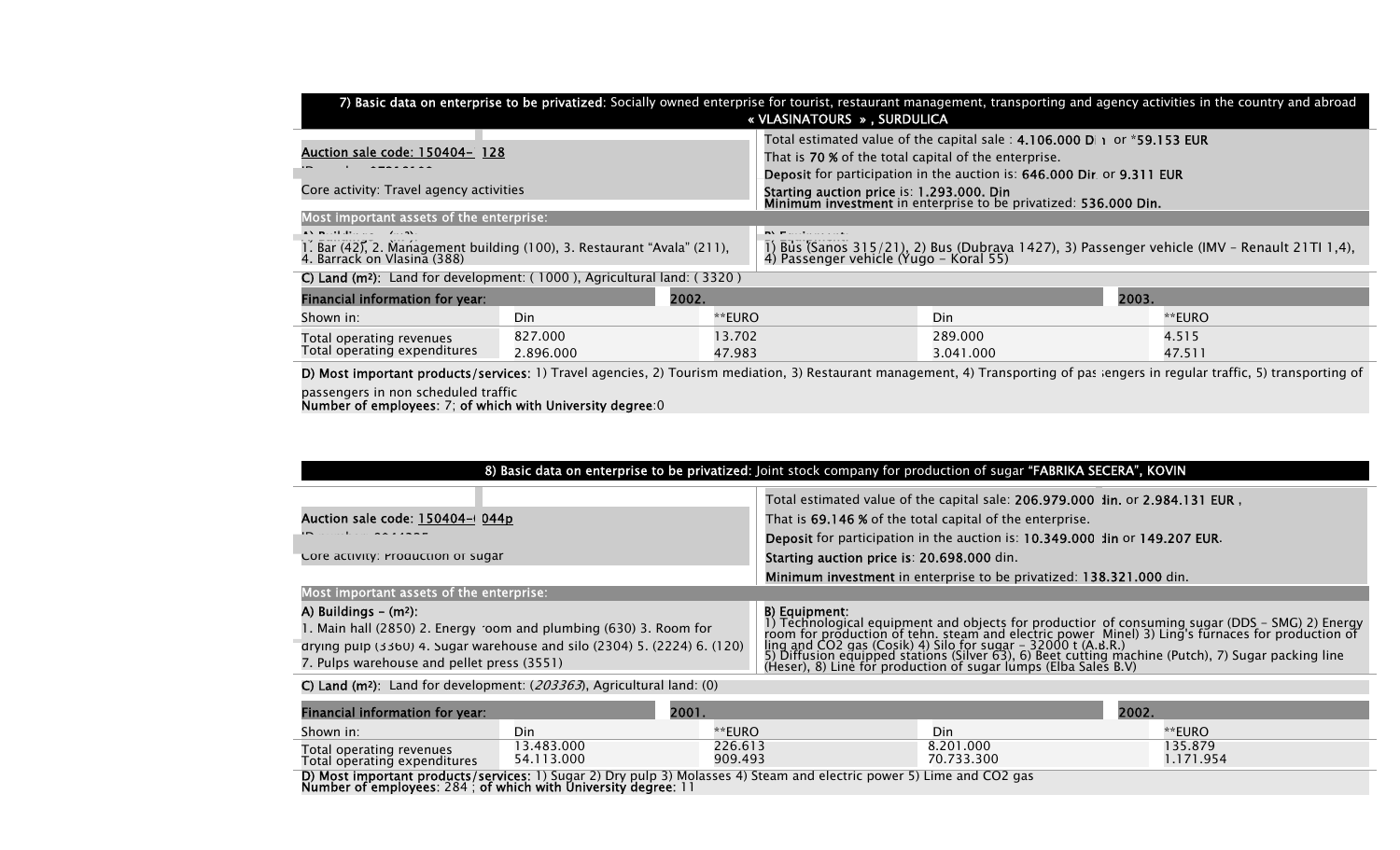|                                                                                                                                                                                                                                                                                                                                                                            | 9) Basic data on enterprise to be privatized: Joint stock company sugar factory with full liability « SECERANA », SREMSKA MITROVICA |        |                                                                                                                                                                                                                                                                                                                                               |                        |                                                                                                                                                                                                                                                                                   |  |  |
|----------------------------------------------------------------------------------------------------------------------------------------------------------------------------------------------------------------------------------------------------------------------------------------------------------------------------------------------------------------------------|-------------------------------------------------------------------------------------------------------------------------------------|--------|-----------------------------------------------------------------------------------------------------------------------------------------------------------------------------------------------------------------------------------------------------------------------------------------------------------------------------------------------|------------------------|-----------------------------------------------------------------------------------------------------------------------------------------------------------------------------------------------------------------------------------------------------------------------------------|--|--|
| Auction sale code: 150404-073p<br>ID number: 8013985<br>Core activity: Production of sugar                                                                                                                                                                                                                                                                                 |                                                                                                                                     |        | Total estimated value of the capital sale: 224.601.000 Jin. or 3.238.191 EUR,<br>That is 69.846 % of the total capital of the enterprise.<br>Deposit for participation in the auction is: 11.230.000 Jin or 161.910 EUR.<br>Starting auction price is: 22.460.000 din.<br>Minimum investment in enterprise to be privatized: 200.566.000 din. |                        |                                                                                                                                                                                                                                                                                   |  |  |
| Most important assets of the enterprise:<br>A) Buildings $-$ (m <sup>2</sup> ):<br>1. Manufacturing building (2 50) 2. Production working unit (1684), 3.<br>Sugar warehouse I (3468) 4. ugar warehouse II (3468) 5. Sugar<br>warehouse III (3310) 6. Ware ouse of dried sugar chips (3551)<br>7. Management building (868) 8. Sugar chips drying plant – new one<br>(690) |                                                                                                                                     |        | B) Equipment:<br>(Sanac Eberhard)                                                                                                                                                                                                                                                                                                             |                        | By Equipment, Wagon scale 2) Cutters (Cantieri Navali, Putsch, NYSA 3) Extractors (Silver, DC–30) 4)<br>Loading/Unloading line 5) Filters (Reggiana, Jedinstvo) 3) Lime furnaces (Sanac Eberhard) 7)<br>Vacuum cookers (MIN, Diuro D<br>) juro Djakovic, Salzgiter) 13) Lime-kilm |  |  |
| C) Land ( $m^2$ ): Land for development: ( $774679$ ), Agricultural land: (0)                                                                                                                                                                                                                                                                                              |                                                                                                                                     |        |                                                                                                                                                                                                                                                                                                                                               |                        |                                                                                                                                                                                                                                                                                   |  |  |
| Financial information for year:                                                                                                                                                                                                                                                                                                                                            | 2001.                                                                                                                               |        |                                                                                                                                                                                                                                                                                                                                               |                        | 2002.                                                                                                                                                                                                                                                                             |  |  |
| Shown in:                                                                                                                                                                                                                                                                                                                                                                  | Din                                                                                                                                 | **EURO |                                                                                                                                                                                                                                                                                                                                               | Din                    | **EURO                                                                                                                                                                                                                                                                            |  |  |
| Total operating revenues<br>Total operating expenditures                                                                                                                                                                                                                                                                                                                   |                                                                                                                                     |        |                                                                                                                                                                                                                                                                                                                                               | 3.296.000<br>7.306.000 | 54.610<br>121.050                                                                                                                                                                                                                                                                 |  |  |

D) Most important products/services: Most important products/services: 1) Sugar 2) Molasses 3) Dry sugar – beet chips 4) Sugar 5) Molasses 6) Dry sugar–beet slice s<br>Number of employees: 454 ; of which with University degre

| 10) Basic data on enterprise to be privatized: Socially owned enterprise for processing, finishing, purchase and sale of torest and other agricultural products<br>« VOCAR », KRUSEVAC                                                                                                                                                                                                                                                                  |                        |                   |                                                                   |           |       |                                           |
|---------------------------------------------------------------------------------------------------------------------------------------------------------------------------------------------------------------------------------------------------------------------------------------------------------------------------------------------------------------------------------------------------------------------------------------------------------|------------------------|-------------------|-------------------------------------------------------------------|-----------|-------|-------------------------------------------|
| Total estimated value of the capital sale : 20.620.000 I in or *297.284 EUR<br><u>Auction sale code: 150404– 005p</u><br>That is <b>70 %</b> of the total capital of the enterprise.<br>Deposit for participation in the auction is: 1.031.000 L n or 14.864 EUR<br>Core activity: Processing and canning of other fruits and vegetables<br>Starting auction price is: 2.062.000 Din<br>Minimum investment in enterprise to be privatized: 350.000 Din. |                        |                   |                                                                   |           |       |                                           |
| Most important assets of the enterprise:                                                                                                                                                                                                                                                                                                                                                                                                                |                        |                   |                                                                   |           |       |                                           |
| A) Buildings $-$ (m <sup>2</sup> ):<br>1. Management building with warehouse (200), 2. Warehouse with an<br>eaves (200), 3. Warehouse (20), 4. Warehouse - metal barrack (20), 5.                                                                                                                                                                                                                                                                       |                        |                   | $\mathbf{P}$ $\mathbf{A}$ $\mathbf{F}$ and a state and a state of |           |       | 3) Machine for dosing of grains and food, |
| Doorman's booth (4)                                                                                                                                                                                                                                                                                                                                                                                                                                     |                        |                   |                                                                   |           |       |                                           |
| C) Land ( $m^2$ ): Land for development: (120), Agricultural land: (0)                                                                                                                                                                                                                                                                                                                                                                                  |                        |                   |                                                                   |           |       |                                           |
| Financial information for year:                                                                                                                                                                                                                                                                                                                                                                                                                         |                        | 2001.             |                                                                   |           | 2002. |                                           |
| Shown in:                                                                                                                                                                                                                                                                                                                                                                                                                                               | Din                    | **EURO            |                                                                   | Din       |       | **EURO                                    |
| Total operating revenues<br>Total operating expenditures                                                                                                                                                                                                                                                                                                                                                                                                | 3.660.000<br>8.527.000 | 61.515<br>143.316 |                                                                   | 4.283.000 |       | 70.963                                    |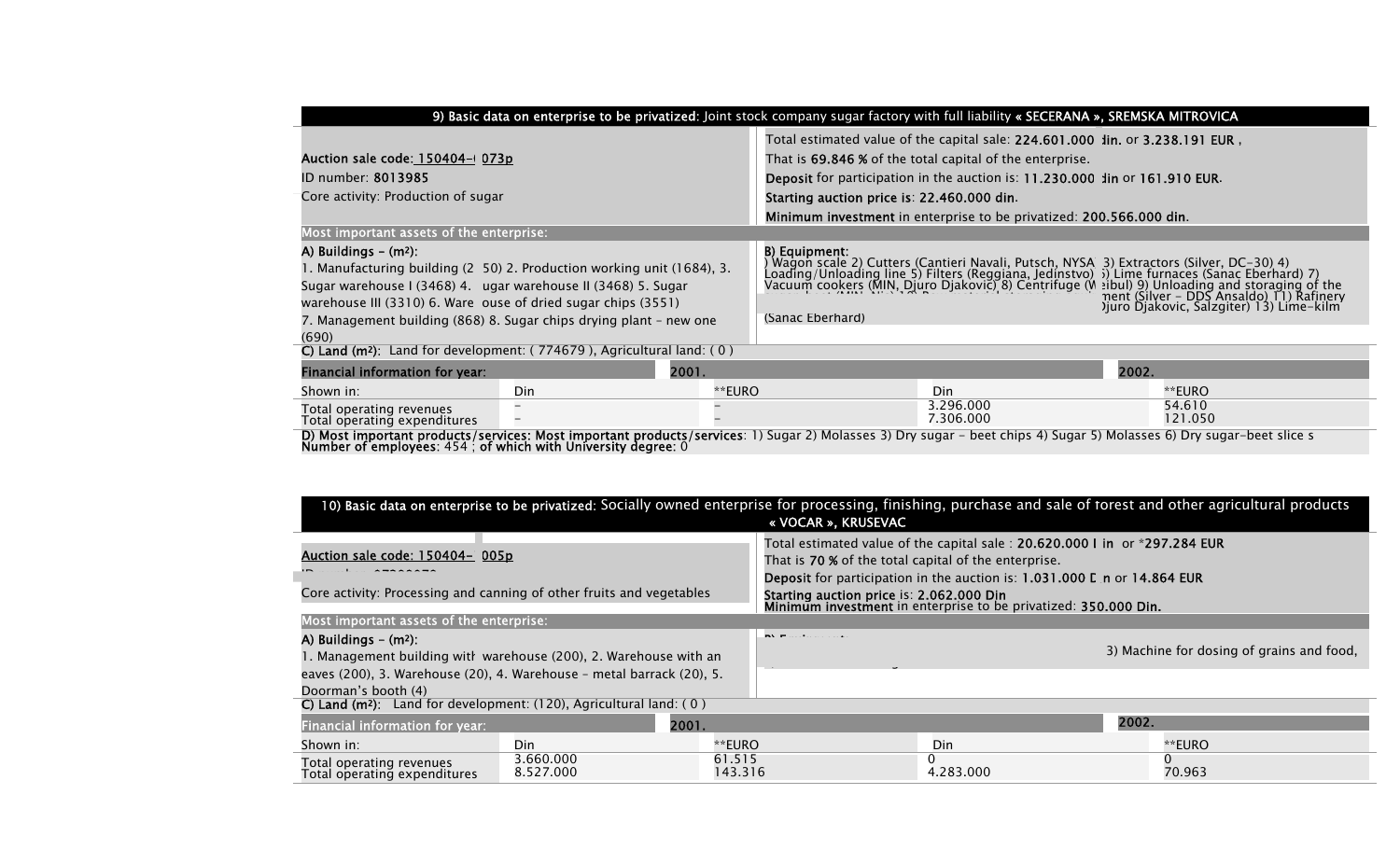#### D) Most important products/services: 1) Processing and canning of fruits and vegetables Number of employees: 16 ; of which with University degree: 2

| 11) Basic data on enterprise to be privatized: Socially owned enterprise for transport and repair<br>"TISINICA", ZAGUBICA                                                                                                                                     |     |                                                                                                                |                                        |            |       |                                                                                                                                                          |
|---------------------------------------------------------------------------------------------------------------------------------------------------------------------------------------------------------------------------------------------------------------|-----|----------------------------------------------------------------------------------------------------------------|----------------------------------------|------------|-------|----------------------------------------------------------------------------------------------------------------------------------------------------------|
| Total estimated value of the capital sale : 26.116.000 I in $\,$ or *376.534 EUR<br><u>Auction sale code: 150404- 118</u><br>That is 70 % of the total capital of the enterprise.<br>Deposit for participation in the auction is: 2.612.000 E n or 37.653 EUR |     |                                                                                                                |                                        |            |       |                                                                                                                                                          |
| Core activity: Transporting of goods by road                                                                                                                                                                                                                  |     | Starting auction price is: 5.223.000. Din<br>Minimum investment in enterprise to be privatized: 2.212.000 Din. |                                        |            |       |                                                                                                                                                          |
| Most important assets of the enterprise:                                                                                                                                                                                                                      |     |                                                                                                                |                                        |            |       |                                                                                                                                                          |
| $\mathbf{A}$ $\mathbf{B}$ $\mathbf{B}$ $\mathbf{C}$ $\mathbf{A}$ $\mathbf{C}$<br>1. Transferring object in Zagubica (holder) (20), 2. Servicing workshop cc<br>4939/2 (holder) (1445), 3. Accessory warehouse cc 4939/2 (holder) (85)                         |     |                                                                                                                | $\mathbf{m}$ $\mathbf{r}$ $\mathbf{r}$ |            |       | 1) Truck 1620 (FAP), 2) Semi trailer (Utva), 3) Vehicle "Yugo" (Zastava) , 4) garage hydraulic crane,<br>5) Device for testing of breaks, 6) Truck (fap) |
| C) Land $(m^2)$ : Land for development: $(0)$ , Agricultural land: $(0)$                                                                                                                                                                                      |     |                                                                                                                |                                        |            |       |                                                                                                                                                          |
| Financial information for year:                                                                                                                                                                                                                               |     | 2001.                                                                                                          |                                        |            | 2002. |                                                                                                                                                          |
| Shown in:                                                                                                                                                                                                                                                     | Din | **EURO                                                                                                         |                                        | Din        |       | **EURO                                                                                                                                                   |
| 5.578.000<br>Total operating revenues<br>Total operating expenditures<br>7.471.000                                                                                                                                                                            |     | 93.751                                                                                                         |                                        | 10.739.000 |       | 177.931                                                                                                                                                  |
|                                                                                                                                                                                                                                                               |     | 125.567                                                                                                        |                                        | 11.181.000 |       | 185.254                                                                                                                                                  |

D) Most important products/services: 1) Transporting services, 2) Technical examination of vehicle, 3) Other services Number of employees: 30; of which with University degree:0

| 12) Basic data on enterprise to be privatized: Socially owned enterprise for repair of rail vehicles<br>« MIP – RSV », CUPRIJA                                                                         |                          |                        |                                                                                                                                                                                                                                                                                                                                                |                                                                   |       |                                                                                              |
|--------------------------------------------------------------------------------------------------------------------------------------------------------------------------------------------------------|--------------------------|------------------------|------------------------------------------------------------------------------------------------------------------------------------------------------------------------------------------------------------------------------------------------------------------------------------------------------------------------------------------------|-------------------------------------------------------------------|-------|----------------------------------------------------------------------------------------------|
| Auction sale code: 150404- 119<br>Core activity: Repair of rail vehicles                                                                                                                               |                          |                        | Total estimated value of the capital sale : $22.045.000$ I in or $*317.838$ EUR<br>That is 65.03 % of the total capital of the enterprise.<br><b>Deposit</b> for participation in the auction is: 2.645.000 L n or 38.141 EUR<br>Starting auction price is: 5.291.000 Din<br>Minimum investment in enterprise to be privatized: 3.565.000 Din. |                                                                   |       |                                                                                              |
| Most important assets of the enterprise:                                                                                                                                                               |                          |                        |                                                                                                                                                                                                                                                                                                                                                |                                                                   |       |                                                                                              |
| A) Buildings $-$ (m <sup>2</sup> ):<br>. Eaves for repair of wagons (1233), 2. Preparation building (387), 3.<br>Management building (275), 4. Forging workshop (126), 5. Locomotive<br>workshop (400) |                          |                        | B) Equipment:<br>1.3 SW business)                                                                                                                                                                                                                                                                                                              | $(2)$ $(1)$ $(2)$ $(2)$ $(3)$ $(4)$ $(5)$ $(6)$ $(7)$ $(8)$ $(9)$ |       | orting vehicle (Florida 1.3 Poly LC freight),<br>A 450/28), 5) Transporting vehicle (Florida |
| C) Land $(m^2)$ : Land for development: (120), Agricultural land: (0)                                                                                                                                  |                          |                        |                                                                                                                                                                                                                                                                                                                                                |                                                                   |       |                                                                                              |
| Financial information for year:                                                                                                                                                                        |                          | 2002.                  |                                                                                                                                                                                                                                                                                                                                                |                                                                   | 2003. |                                                                                              |
| Shown in:                                                                                                                                                                                              | Din                      | **EURO                 |                                                                                                                                                                                                                                                                                                                                                | Din                                                               |       | **EURO                                                                                       |
| Total operating revenues<br>Total operating expenditures                                                                                                                                               | 73.735.000<br>65.170.000 | 1.221.688<br>1.079.778 |                                                                                                                                                                                                                                                                                                                                                | 54.827.000<br>59.228.000                                          |       | 856.592<br>925.351                                                                           |
| D) Most important products/services: 1) Repair of rail vehicles<br>Number of employees: 71; of which with University degree: 3                                                                         |                          |                        |                                                                                                                                                                                                                                                                                                                                                |                                                                   |       |                                                                                              |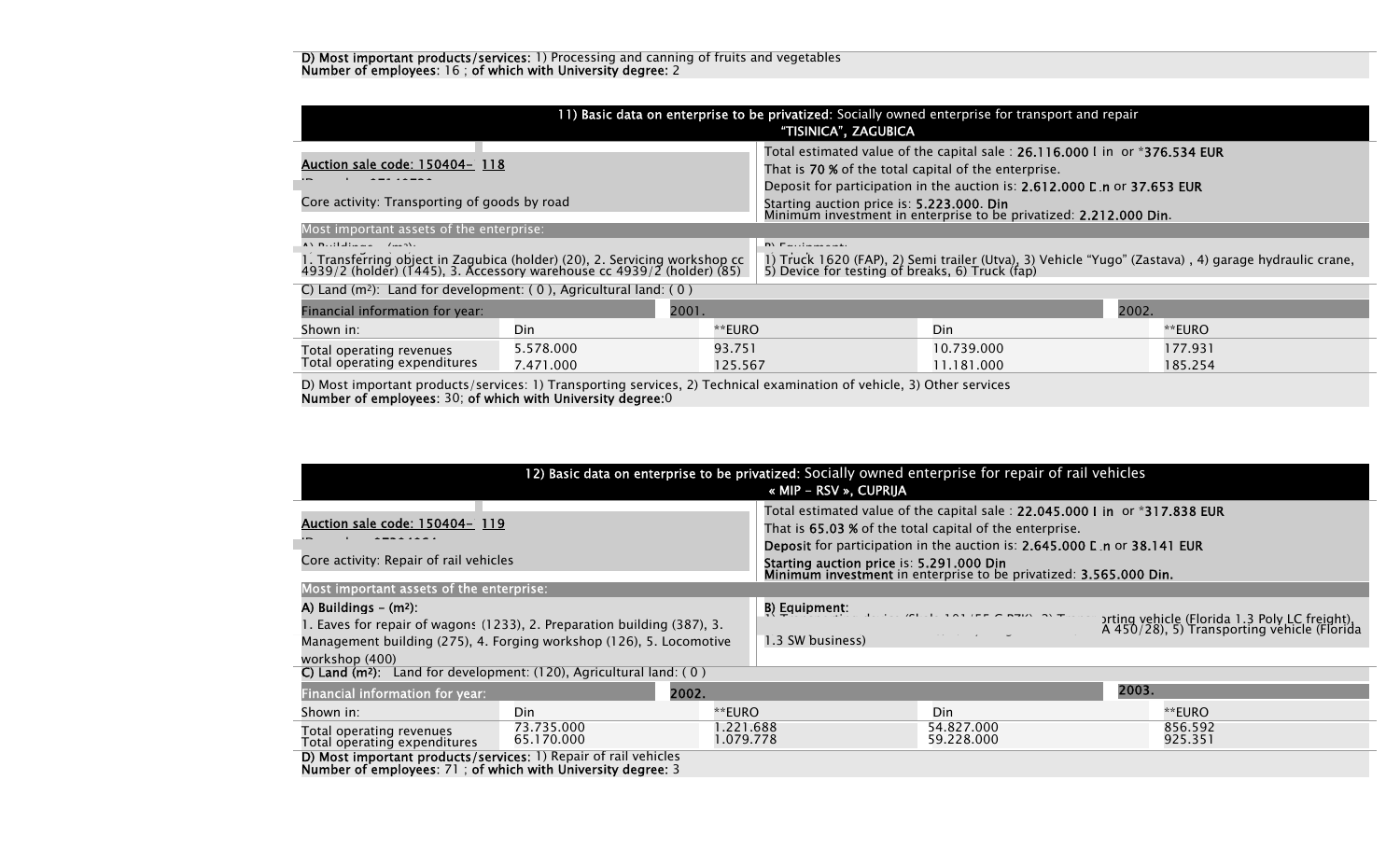### 13) Basic data on enterprise to be privatized: Limited liability enterprise for specialized in industrial coop ration and engineering « SPIK », BEOGRAD

| Auction sale code: 150404- 120                                                    | Total estimated value of the capital sale: 3.316.000 D 1 or *47.802 EUR<br>That is 50.05 % of the total capital of the enterprise.<br>Deposit for participation in the auction is: 332.000 Dir. or 4.780 EUR |
|-----------------------------------------------------------------------------------|--------------------------------------------------------------------------------------------------------------------------------------------------------------------------------------------------------------|
| Core activity: Research in natural sciences                                       | Starting auction price is: 663.000 Din<br>Minimum investment in enterprise to be privatized: 1.223.000 Din.                                                                                                  |
| Most important assets of the enterprise:                                          |                                                                                                                                                                                                              |
|                                                                                   | <b>INVESTIGATION</b><br>1) Freight vehicle (Mazda), 2) Vehicle (Yugo 1), 3) Vehicle (Suzuki Wagon), 4) Photocopying machine<br>(Minol, Canon)                                                                |
| <b>C) Land (m<sup>2</sup>):</b> Land for development: (0), Agricultural land: (0) |                                                                                                                                                                                                              |
|                                                                                   | $\sum_{n=1}^{\infty}$                                                                                                                                                                                        |

| <b>Financial information for year:</b>                   |                          | 2001.              | 2002.                    |                    |
|----------------------------------------------------------|--------------------------|--------------------|--------------------------|--------------------|
| Shown in:                                                | Din                      | **EURO             | Din                      | **EURO             |
| Total operating revenues<br>Total operating expenditures | 54.048.000<br>52.504.000 | 908.400<br>882.450 | 32.232.000<br>36.011.000 | 534.040<br>596.653 |

D) Most important products/services: 1) Research and experimental works Number of employees: 26 ; of which with University degree: 5

| 14) Basic data on enterprise to be privatized: Socially owned enterprise for internal and external trade « JUGOMETAL », BEOGRAD                                                               |                                                                                                                                                                                                                                                                                                                                       |  |  |  |  |
|-----------------------------------------------------------------------------------------------------------------------------------------------------------------------------------------------|---------------------------------------------------------------------------------------------------------------------------------------------------------------------------------------------------------------------------------------------------------------------------------------------------------------------------------------|--|--|--|--|
| Auction sale code: 150404-1875p<br>Core activity: Wholesale of machinery                                                                                                                      | Total estimated value of the capital sale: 259.560.000 Din or *3.736.483 EUR<br>That is 70 % of the total capital of the enterprise.<br>Deposit for participation in the auction is: 12.978.000 Jin or 186.824 EUR<br>Starting auction price is: 25.956.000. Din<br>Minimum investment in enterprise to be privatized: 9.904.000 Din. |  |  |  |  |
| Most important assets of the enterprise:                                                                                                                                                      |                                                                                                                                                                                                                                                                                                                                       |  |  |  |  |
| A) Buildings $-$ (m <sup>2</sup> ):<br>1. Offices in S. Popovica stree - usage right (173), 2. Offices in Decanska<br>street - usage right (228), 3. Offices in 27 marta street - usage right | B) Equipment:<br>(Mercedes), 4) Vehicle (Zastava Poly), 5)<br>ium III and IV), 7) Office furniture - desks                                                                                                                                                                                                                            |  |  |  |  |
| (280)                                                                                                                                                                                         |                                                                                                                                                                                                                                                                                                                                       |  |  |  |  |

C) Land ( $m^2$ ): Land for development: (0) - usage right, Agricultural land: (0)

| Financial information for year: |             | 2001.     | 2002.       |           |
|---------------------------------|-------------|-----------|-------------|-----------|
| Shown in:                       | Din         | **EURO    | Din         | **EURO    |
| Total operating revenues        | 187.783.000 | 156.123 . | 108.471.000 | 1.797.216 |
| Total operating expenditures    | 256.662.000 | 4.313.792 | 190.857.000 | 3.162.240 |

**D) Most important products/services:** 1) Concrete iron, 2) Zinc coated sheet metal, 3) Chemical products, 4) Pipes, 5) L profiles, 6) Widely consumed goods Number of employees: 706; of which with University degree:46